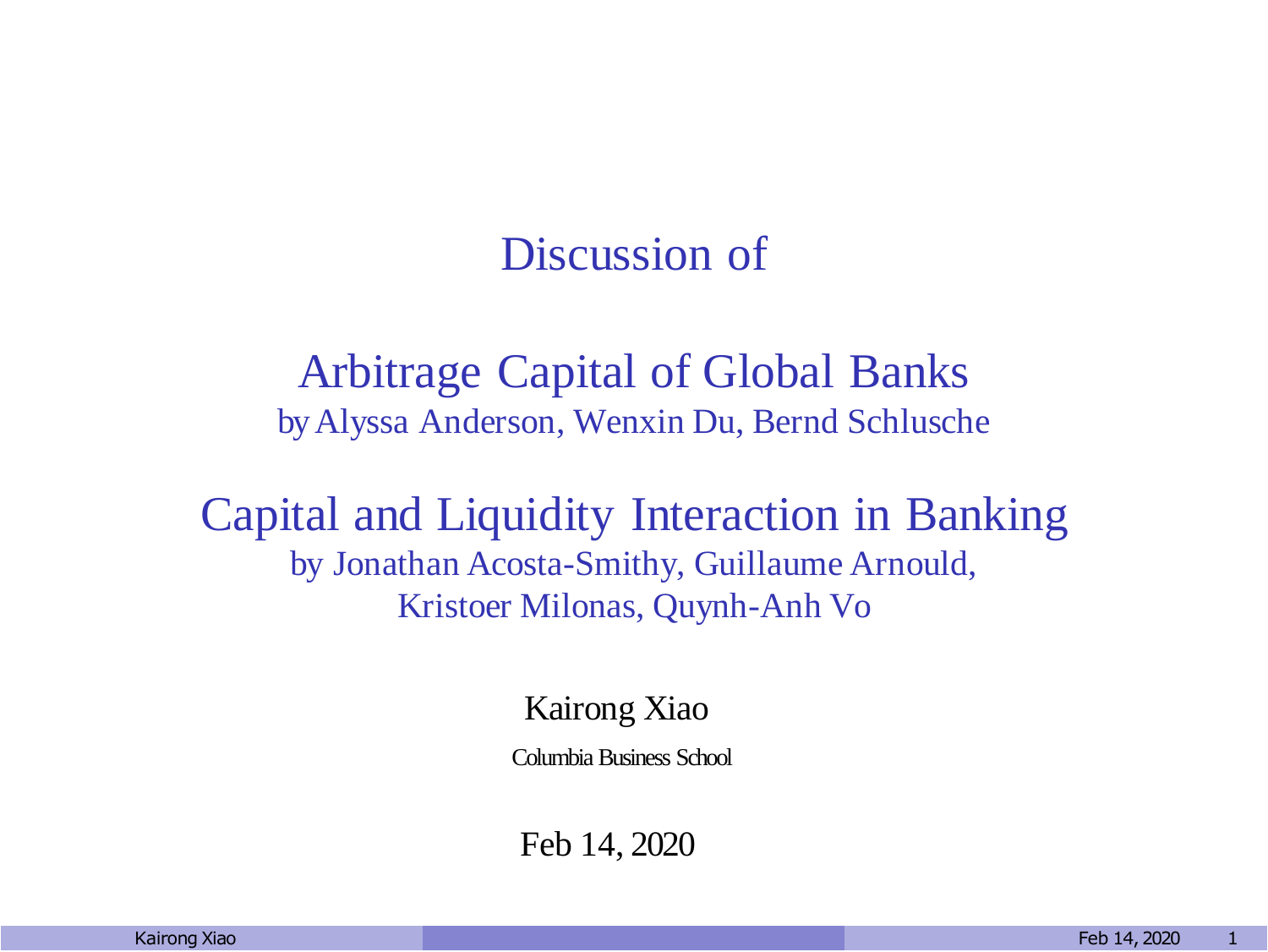# General comment: Important topic, interesting evidence

- Allen and Gale (2017): "*with capital regulation there is a huge literature but little agreement on the optimal level of requirements. With liquidity regulation, we do not even know what to argue about*."
- The literature: mainly theoretical
	- Calomiris, Heider, and Hoerova (2015)
	- Diamond and Kashyap (2016)
	- Allen and Gale, (2017)
	- Carletti, Goldstein, and Leonello (2018)
- How does liquidity regulation work in reality?
	- Anderson, Du, and Schlusche (2020)
	- Acosta-Smithy, Arnould, Milonas, and Vo (2020)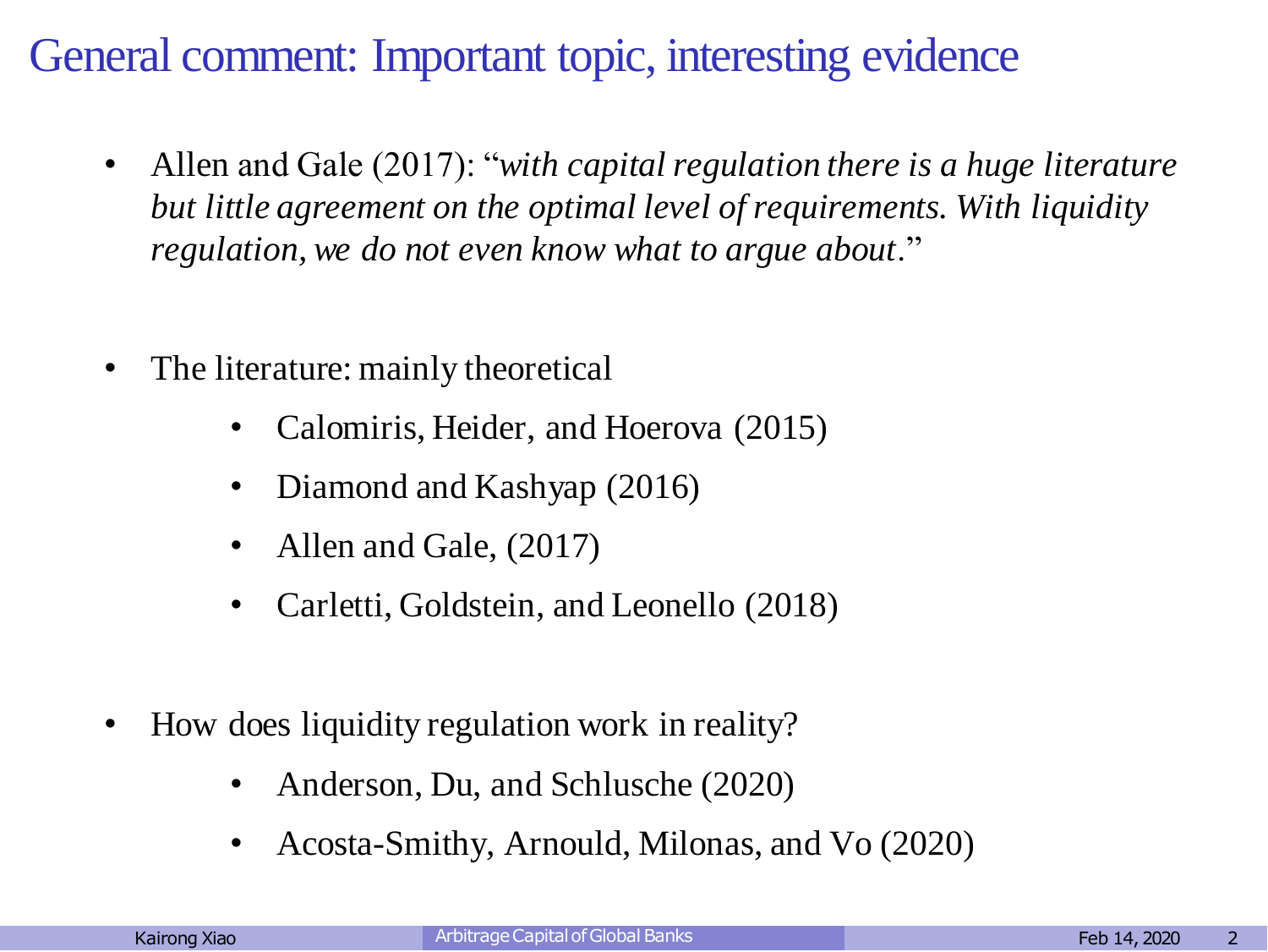## Arbitrage Capital of Global Banks

byAlyssa Anderson, Wenxin Du, Bernd Schlusche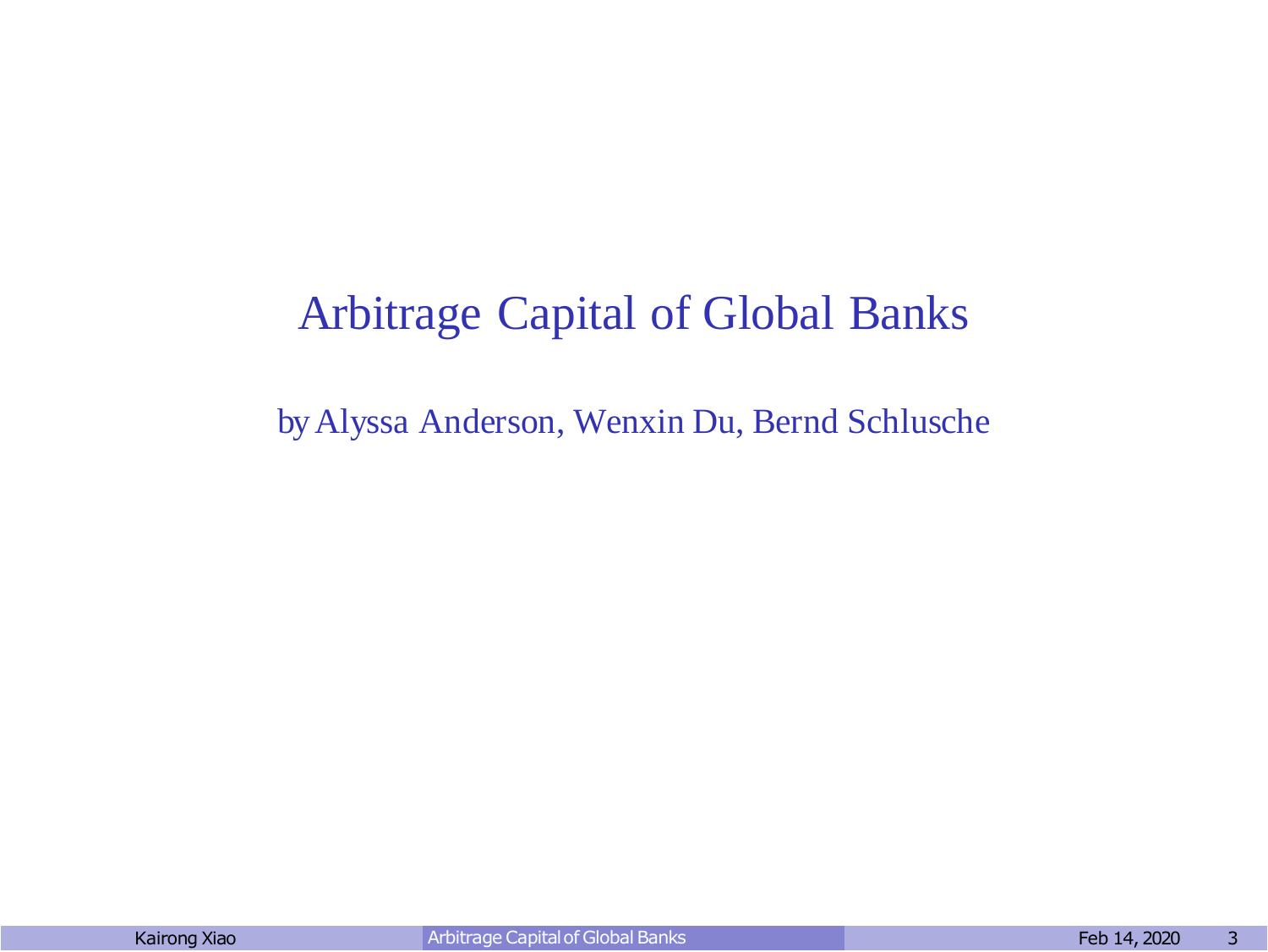### Summary of the Paper

Research question 2:

- Effect of MMF reform on global banks?
- Finding: reduction in their arbitrage positions, no effect on loan provision
- Contrast with Chernenko and Sunderam (2014), Ivashina et al. (2015) and Correa et al. (2016)

Research question 1:

- Liquidity regulation discourages maturity transformation with wholesale funding
- What do banks do with wholesale funding now?
- Finding: near risk-free arbitrage positions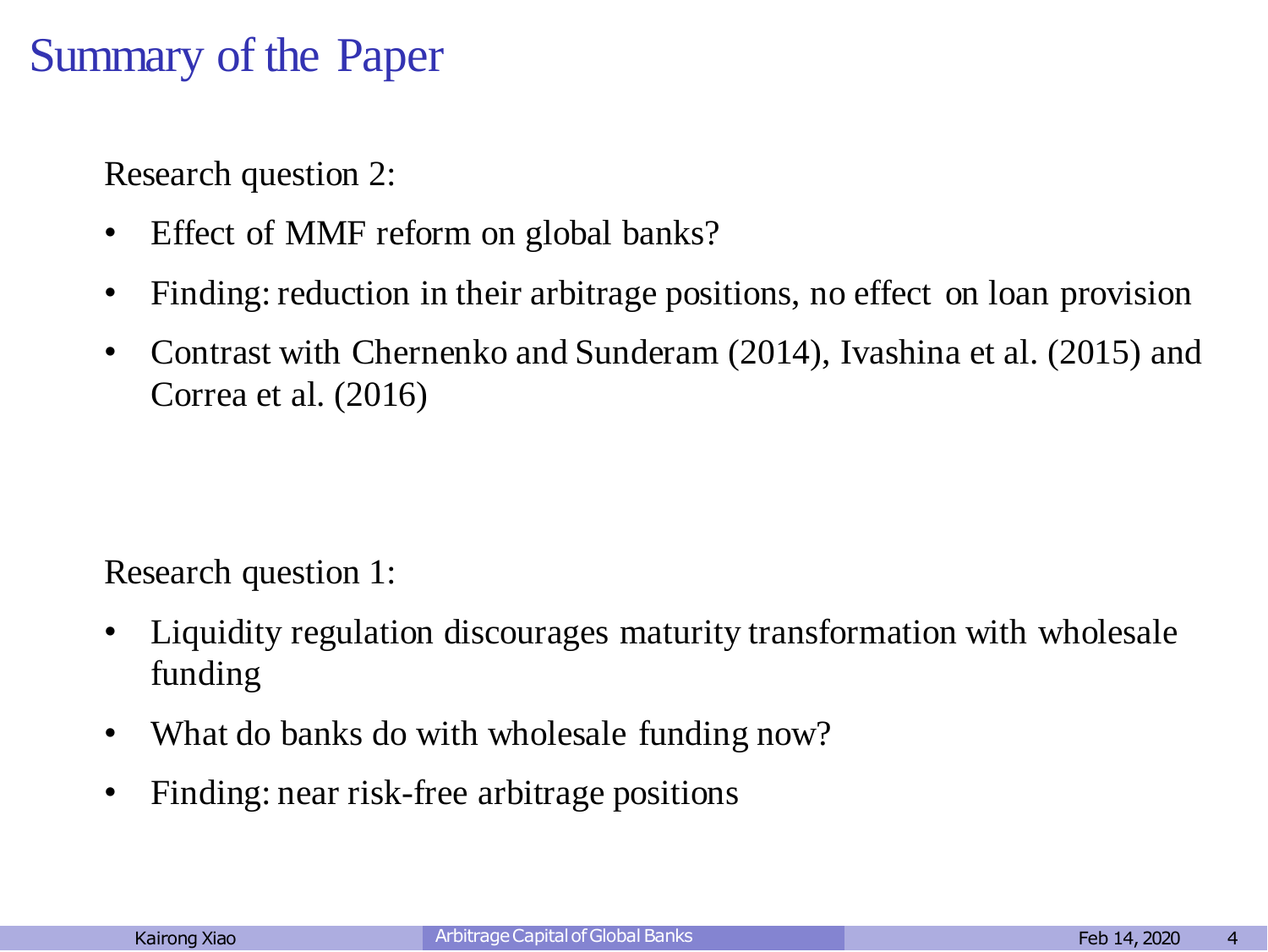# Comment 1: Smoking gun for regulation

- "One key feature of the post-crisis liquidity regulations (e.g. LCR) is that they significantly discourage the use of short-term wholesale funding for liquidity and maturity transformation".
- Yet no direct evidence: liquidity regulation causes the transformation of the use of wholesale funding
- Alternative explanations: QE, negative rates
	- Explore cross-bank exposure to LCR (Sundaresan and Xiao, 2019)
- Money is fungible: not clear wholesale funding is used for arbitrage
	- Explore contemporaneous changes in the asset side and liability side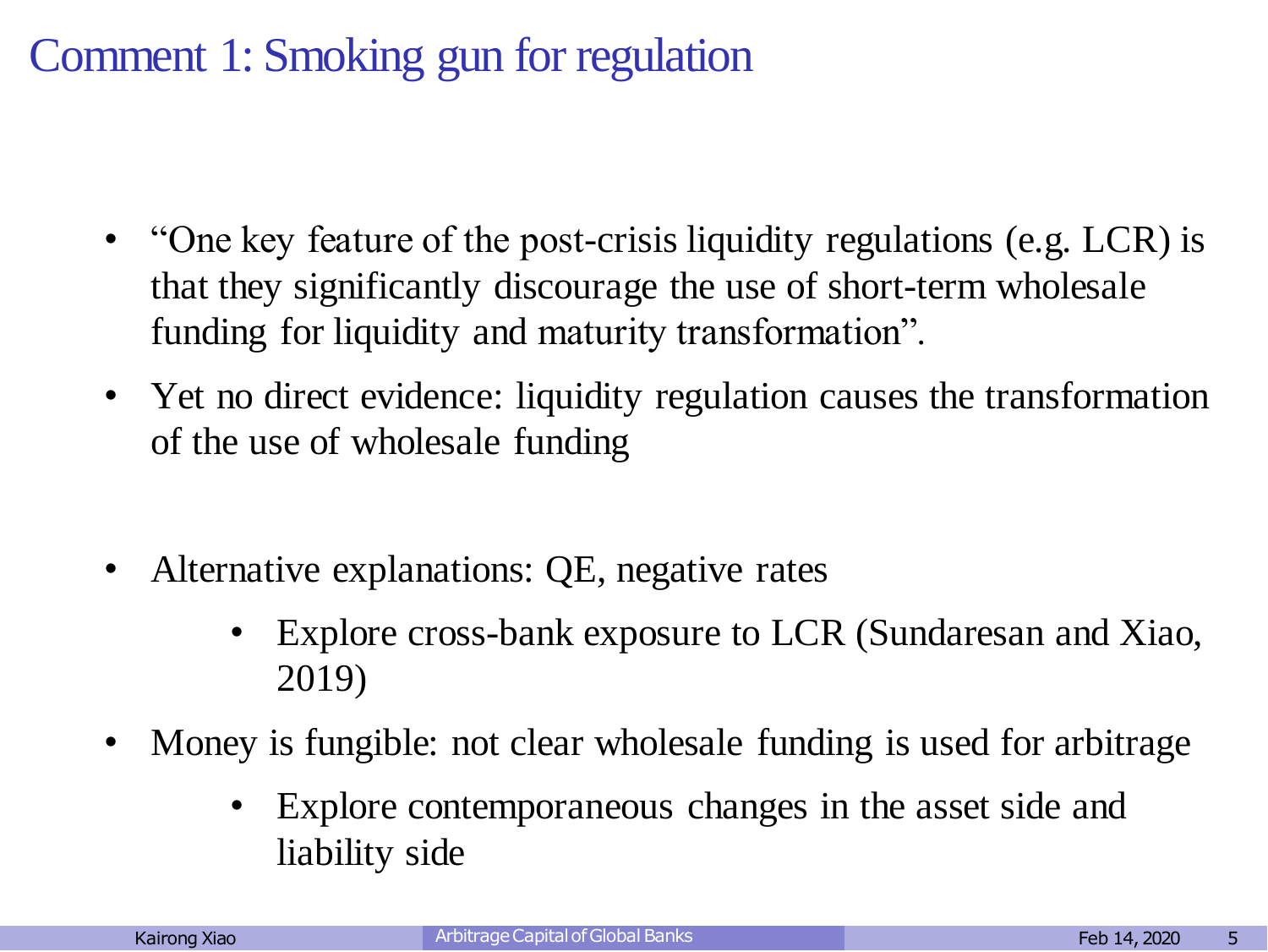#### Comment 2: Large quantity impact vs. Muted price impact

#### WHOLESALE FUNDING FROM MMFS



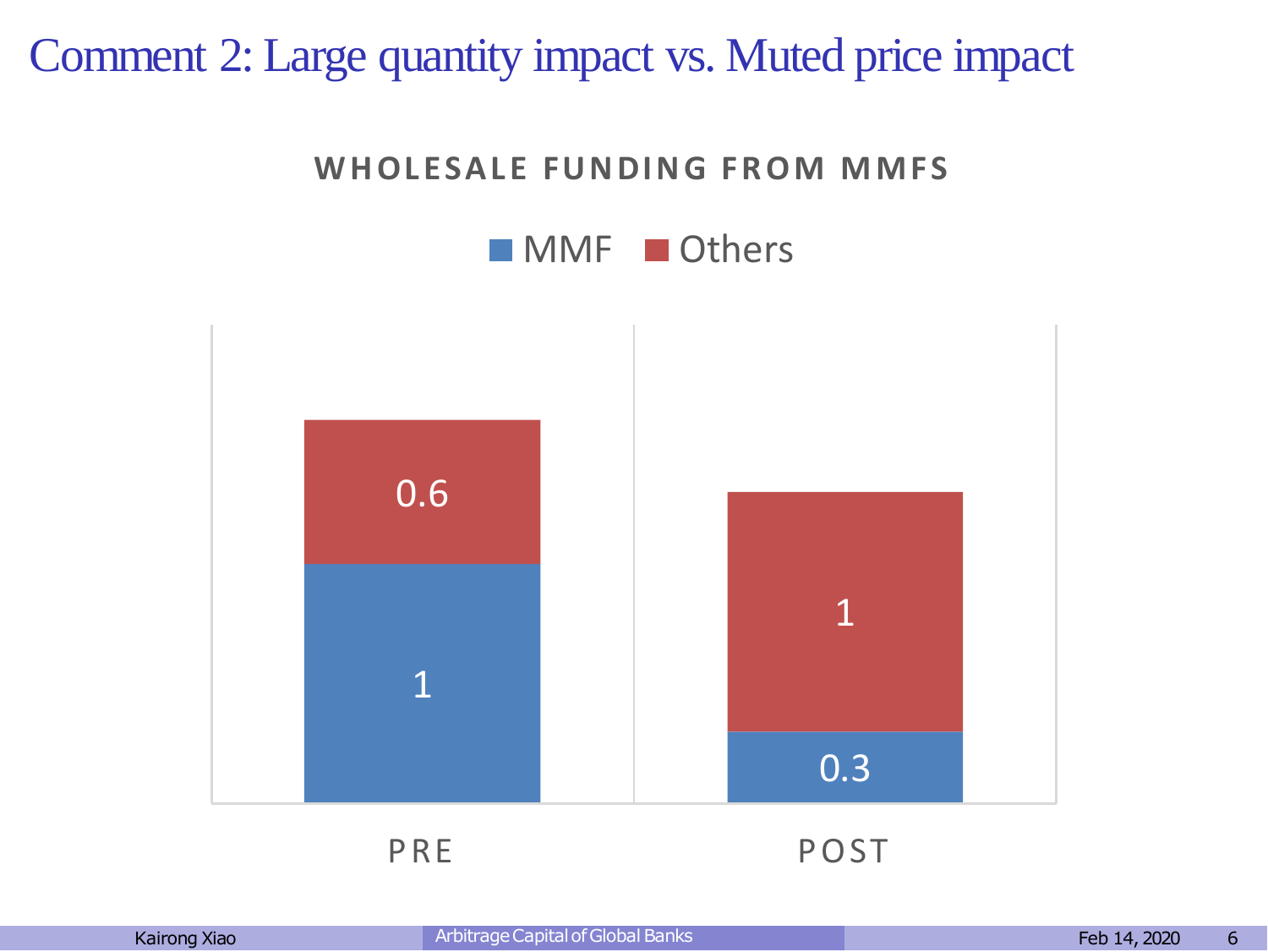# Comment 2: Missing price impact



**Figure 2:** Volume-weighed average arbitrage profits

- Limit-to-arbitrage theory: lower arbitrage capital, larger violation of law of one price
- However, we see no such effect. Why?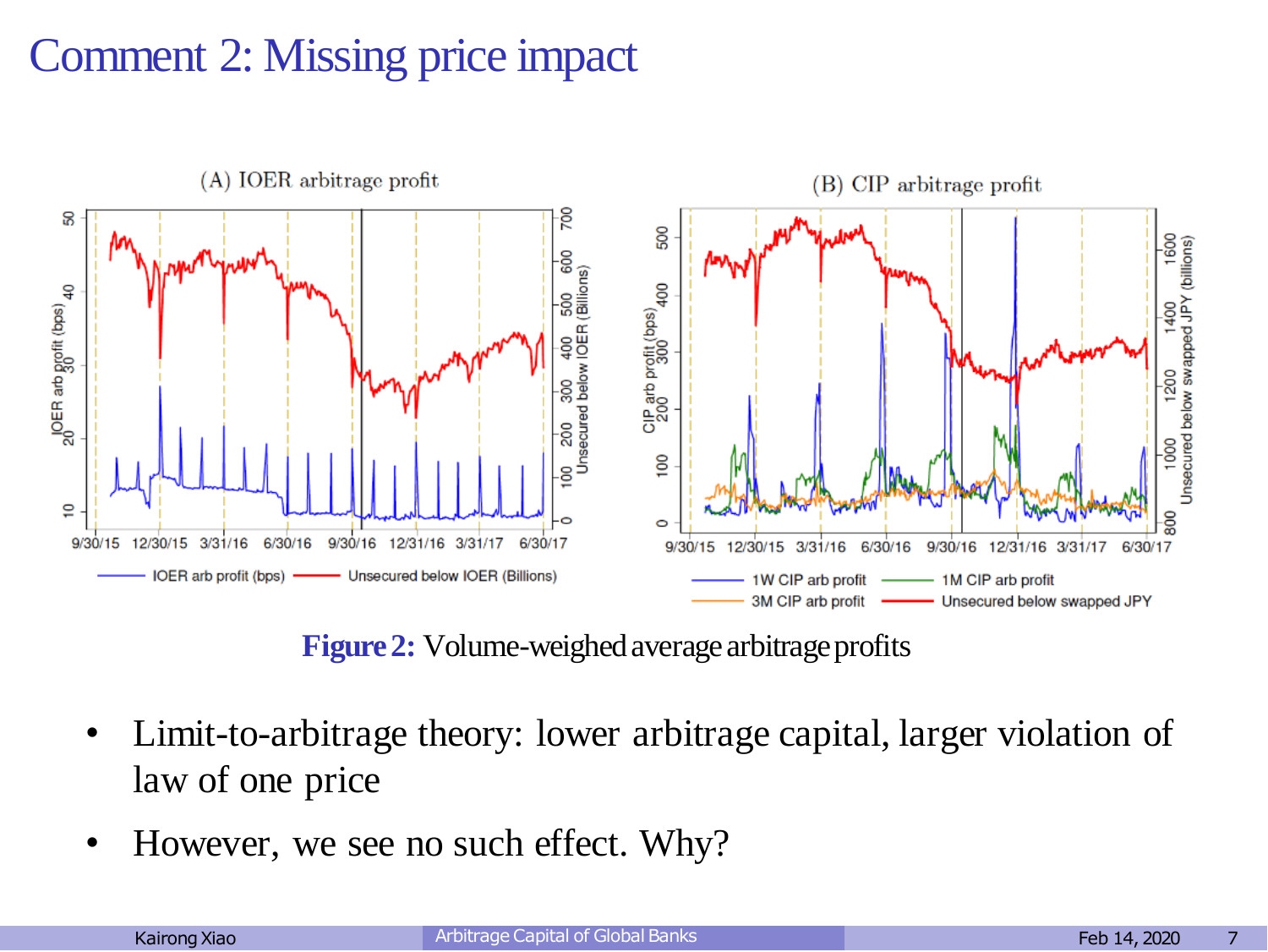### Comment 3: Heterogeneity across US and foreign banks



(A) Unsecured funding

**Figure 1:** Wholesale funding outstanding and MMF holdings by region

Foreign banks were more adversely affected. Why?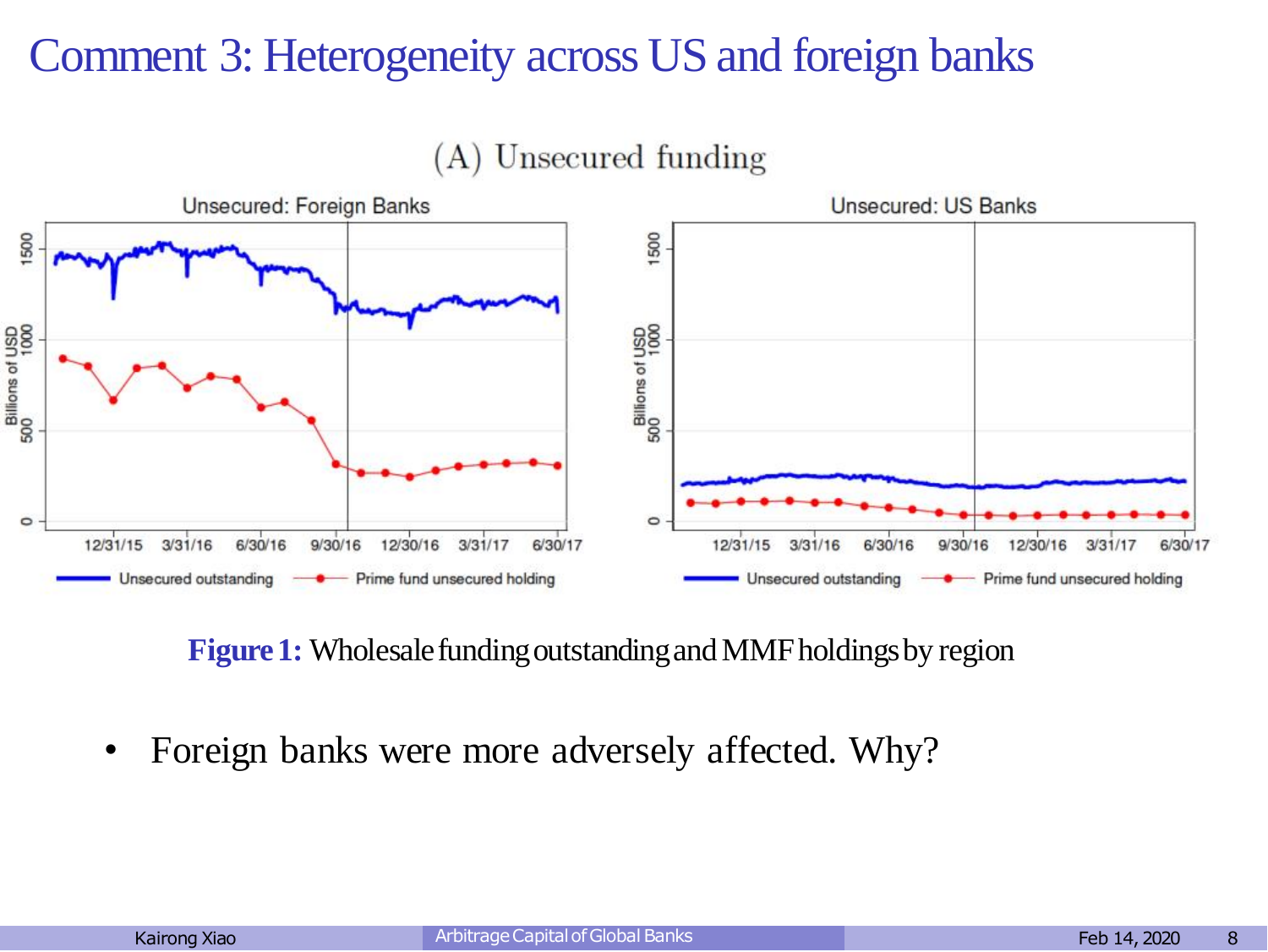- Limit to arbitrage predicts that a higher **level** of arbitrage profits in the post period
- But the paper tests whether the **sensitivity** of arbitrage profits to arbitrage capital becomes higher in the post period

$$
\Delta \pi_t^{IOER} = \alpha + \beta \Delta Y_t^{IOER} + \gamma Post_t + \delta Post_t \times \Delta Y_t^{IOER} + \epsilon_t.
$$

• Two themes in one paper, consider separate into 2 papers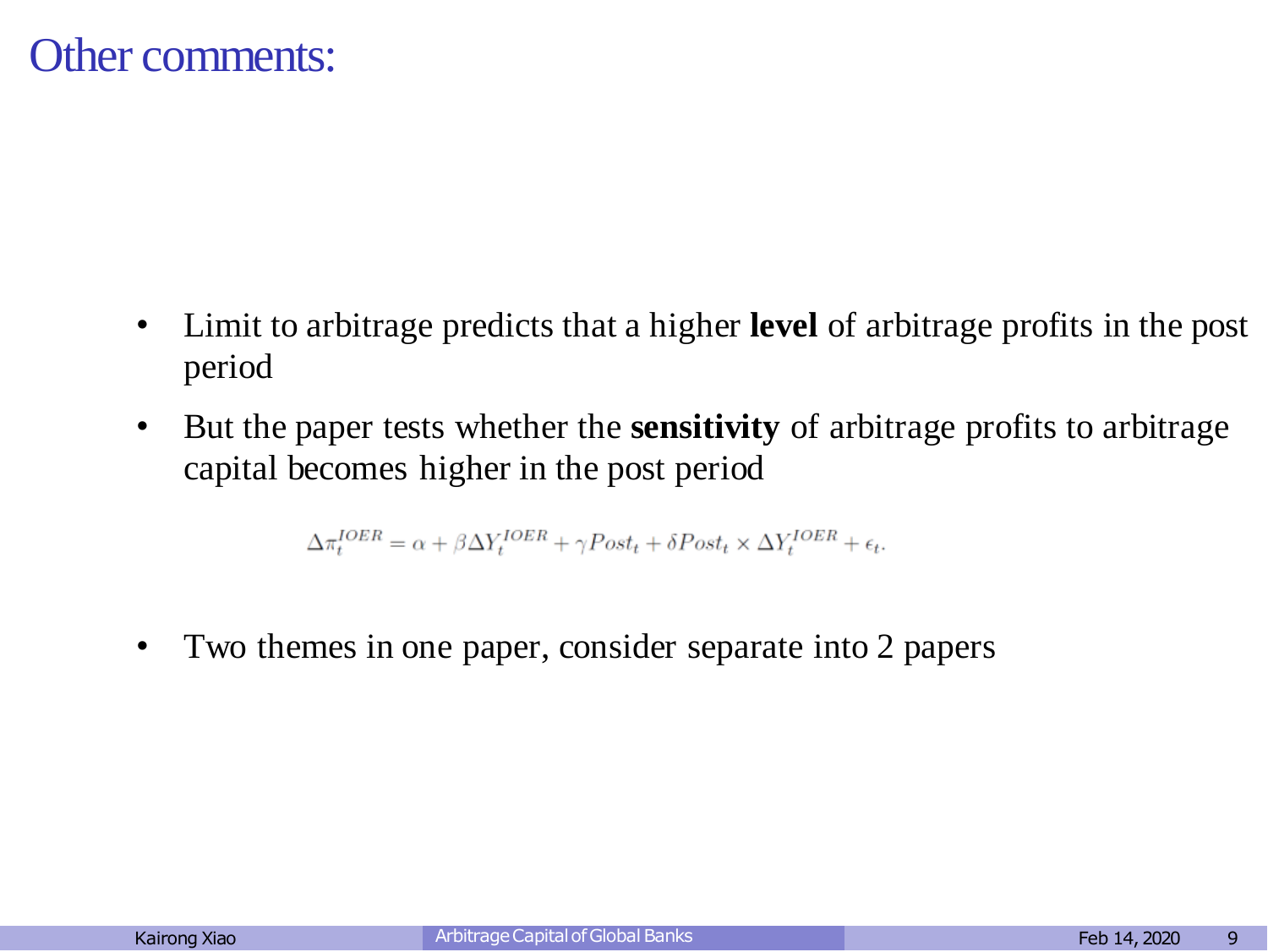#### **Conclusion**

- An important question: how does MMF reform affects global banks?
- Interesting finding: no effect on lending to real economy, but less arbitrage
- Remaining questions to explore:
	- Caused by liquidity regulation? smoking gun
	- Why no price impact?
	- US banks vs. foreign banks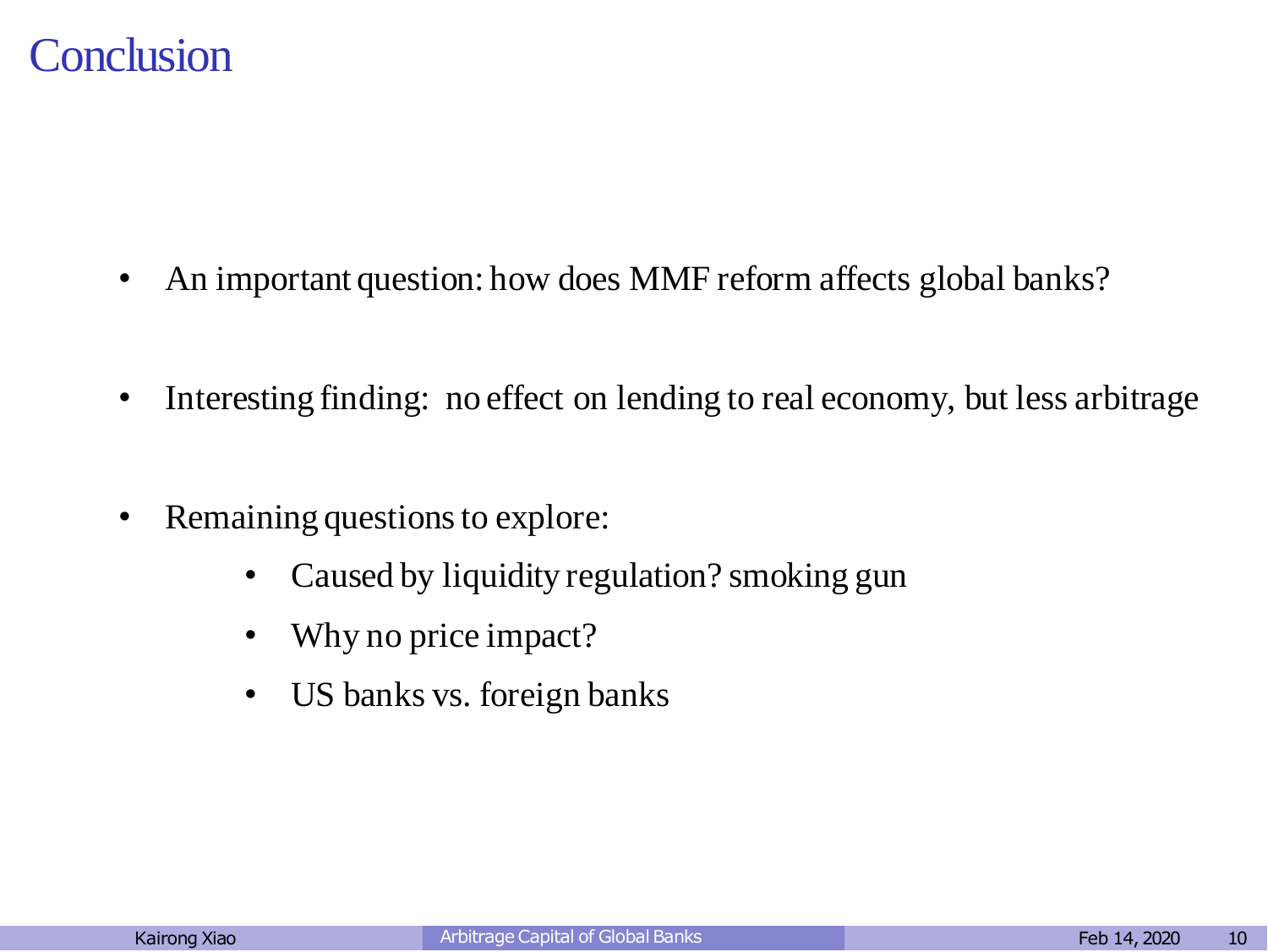# Capital and Liquidity Interaction in Banking

by Jonathan Acosta-Smithy, Guillaume Arnould, Kristoer Milonas, Quynh-Anh Vo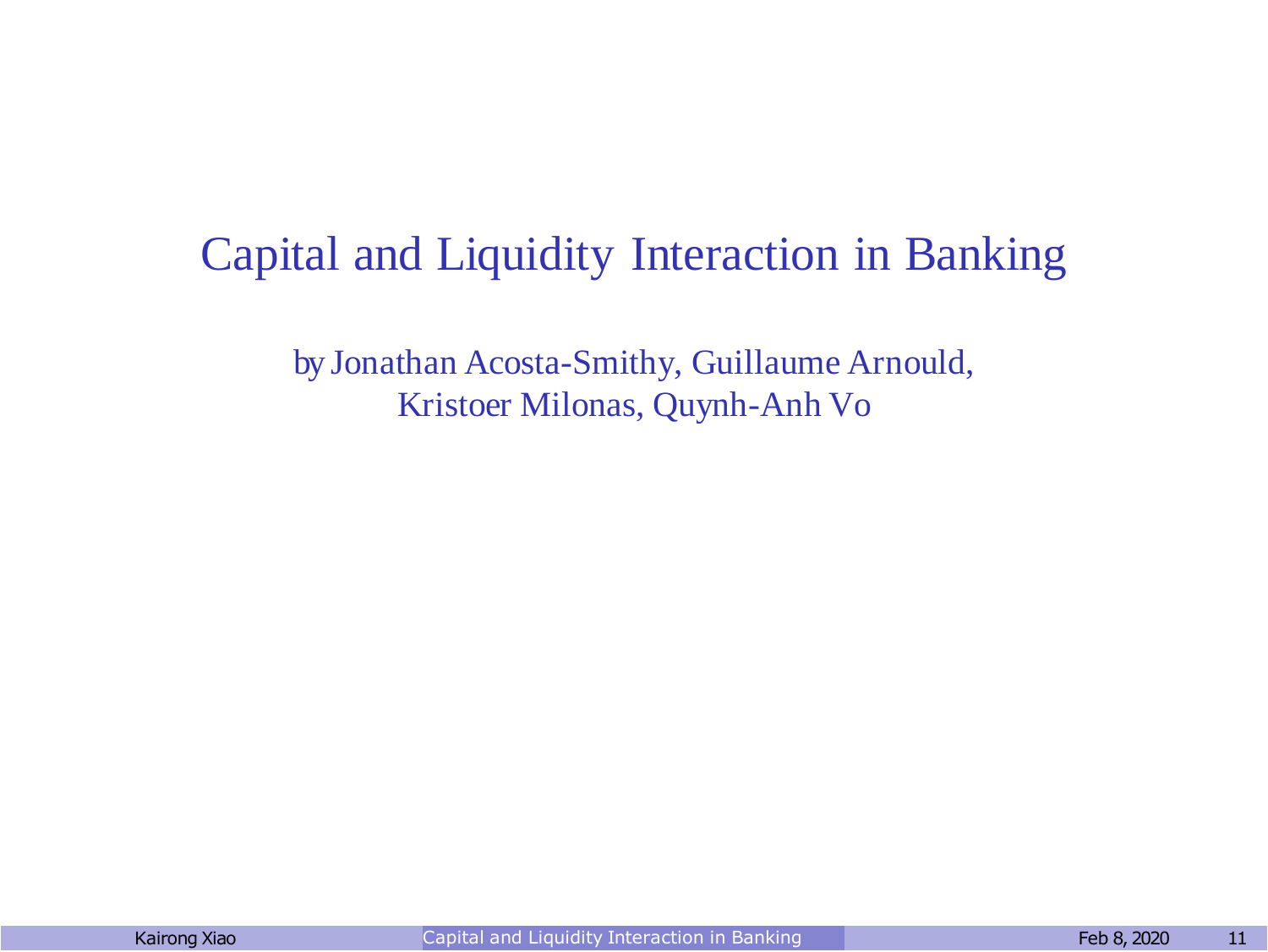# Summary of the Paper

- Research question:
	- Does higher capital requirements lead to more or less liquidity transformation for banks?
- Finding



• Policy implications: simplify regulatory requirements for banks (regulate) capital is enough)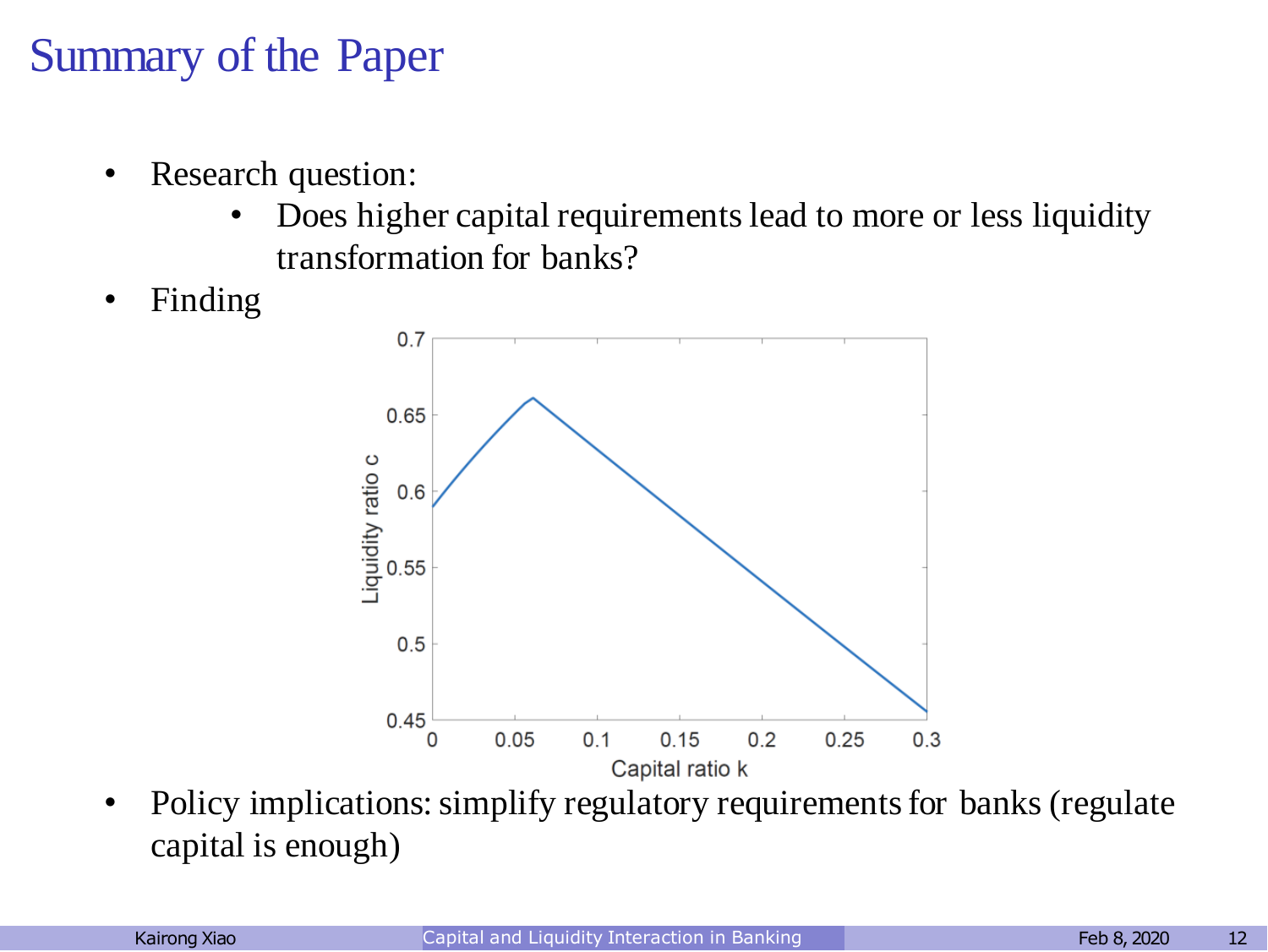#### Overall comment

- Important topic
	- New regulation may introduce new regulatory arbitrage
	- Implementation (LCR, NSFR) is nontrivial
	- Reporting is burdensome
	- What if we can achieve it with existing capital regulation?

- Suggestions:
	- Further sharpen the empirical evidence
	- Discuss quantitative implication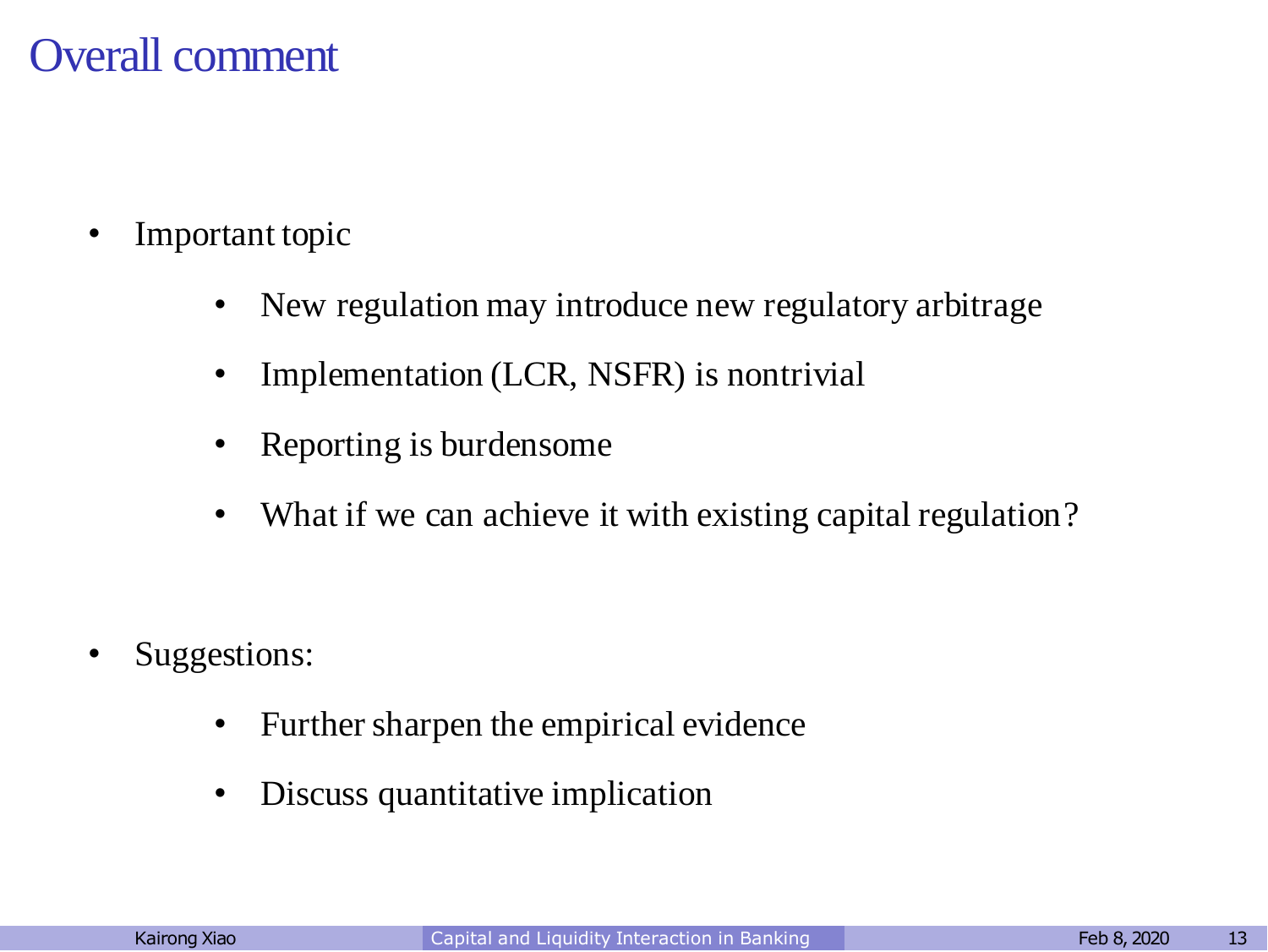# Comment 1: Rule out alternative explanations

Main finding: capital requirement increases liquidity holding

 $LiqMeasure_{it} = \beta_1 + \beta_2 CapRegMeasure_{it} + \beta_3 controls_{it-1} + u_i + time_t + \epsilon_{it}$  (9)

- Alternative explanation: higher perceived risk
	- Regulator tightens capital regulation
	- Banks want to hold more liquidity
- **Suggestion** 
	- Zoom in the short window with unexpected large capital requirements changes
	- The idea: the economic fundamental vary smoothly in a short window but capital requirement changes discretely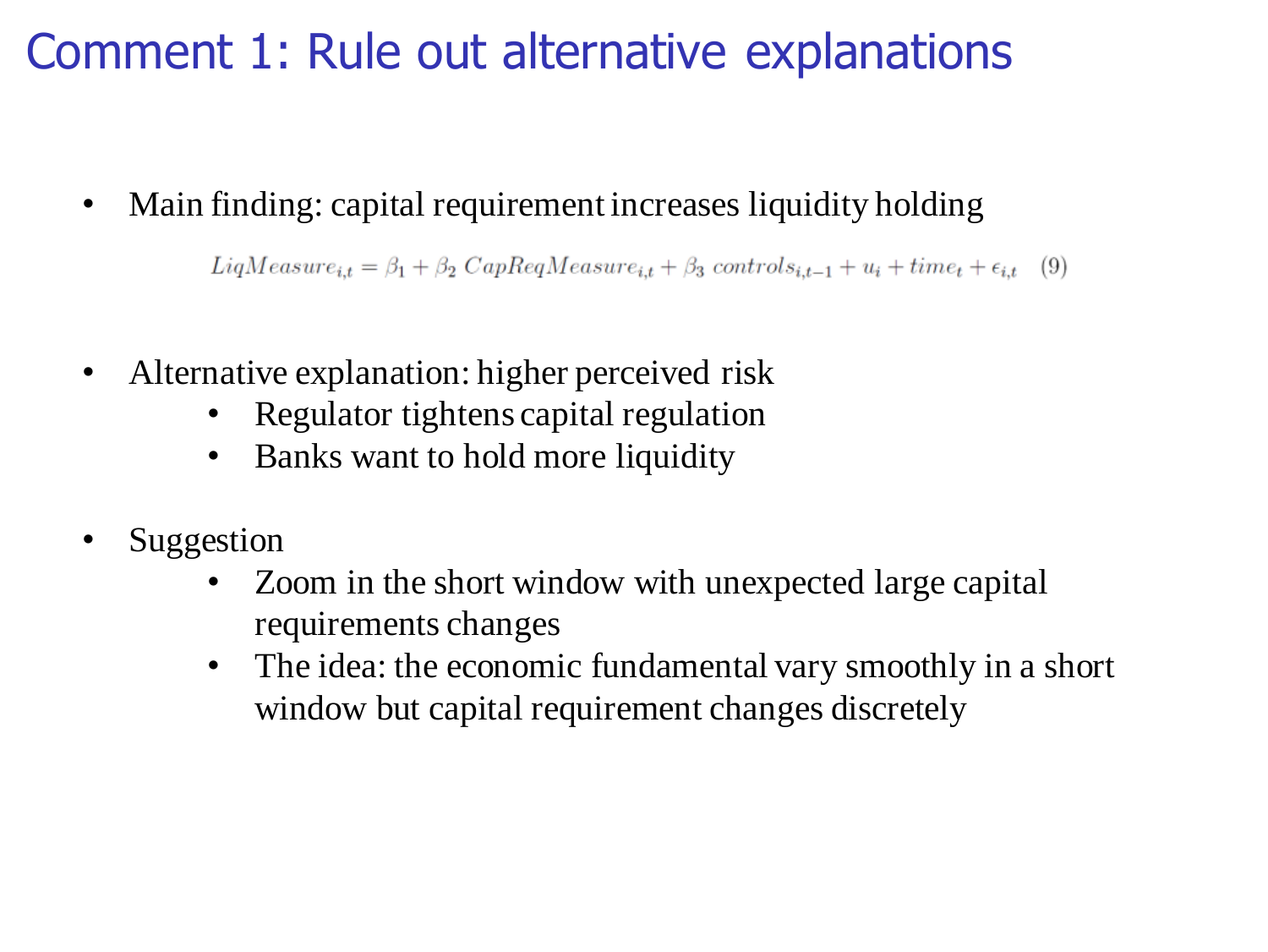# Comment 2: Policy implication

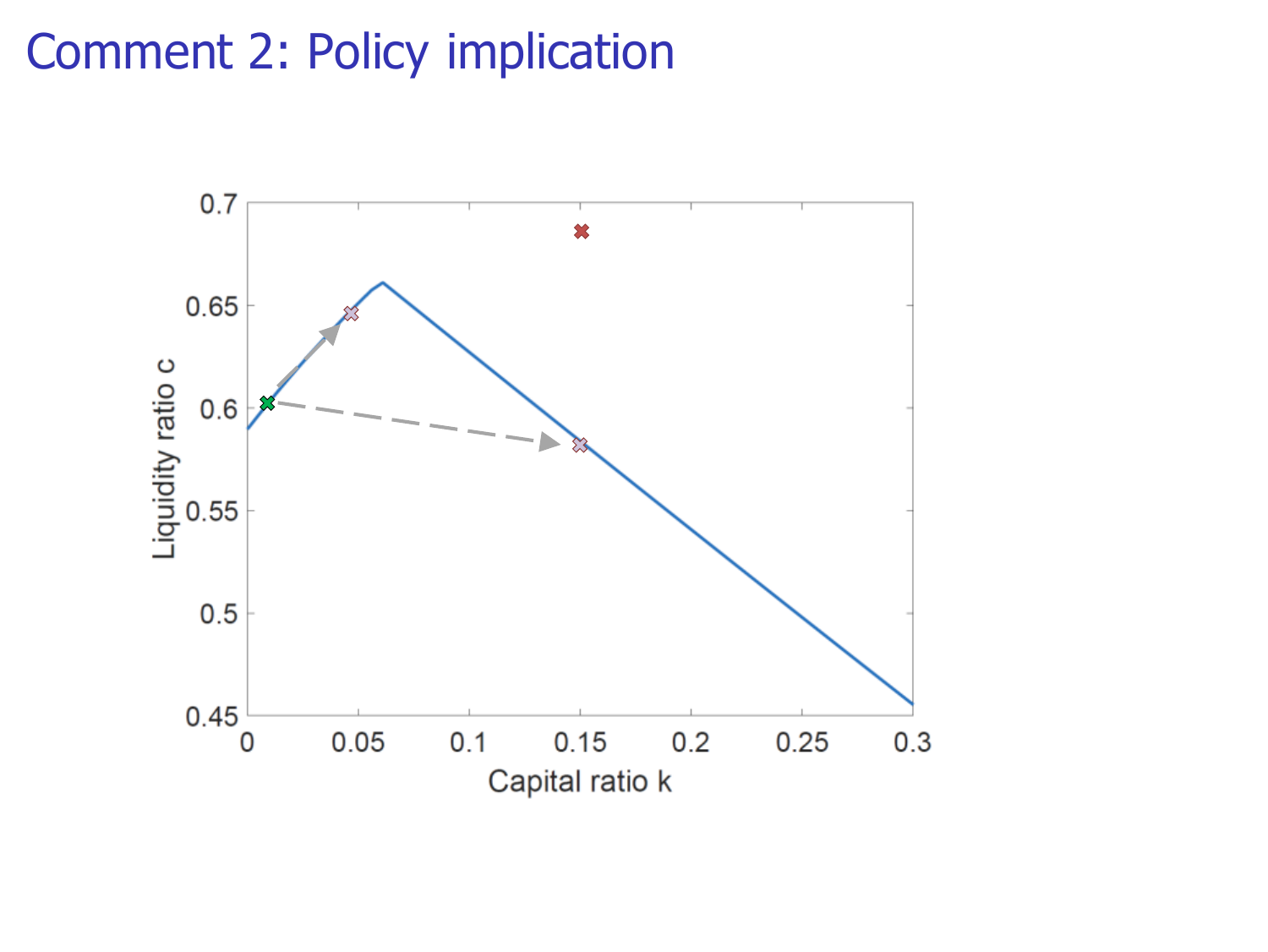# Comment 2: Policy implication

- Table 5: 1% capital requirement increases liquid assets by 0.6%.
- LCR increases US banks' holding HQLAs by 8% of the assets from 2012 to 2015 (Sundaresan and Xiao, 2019)
- This implies that capital requirement has to increase by  $8/0.6=13\%$
- Table 4: when capital ratio is above  $10\%$ , increase in capital requirement leads to decrease in liquidity ratio
- This implies that it is impossible to use capital requirement to achieve the same level of liquidity requirement, as least in the U.S. setting!
- Other consideration: maybe feasible for banks which are subject to lower liquidity requirement